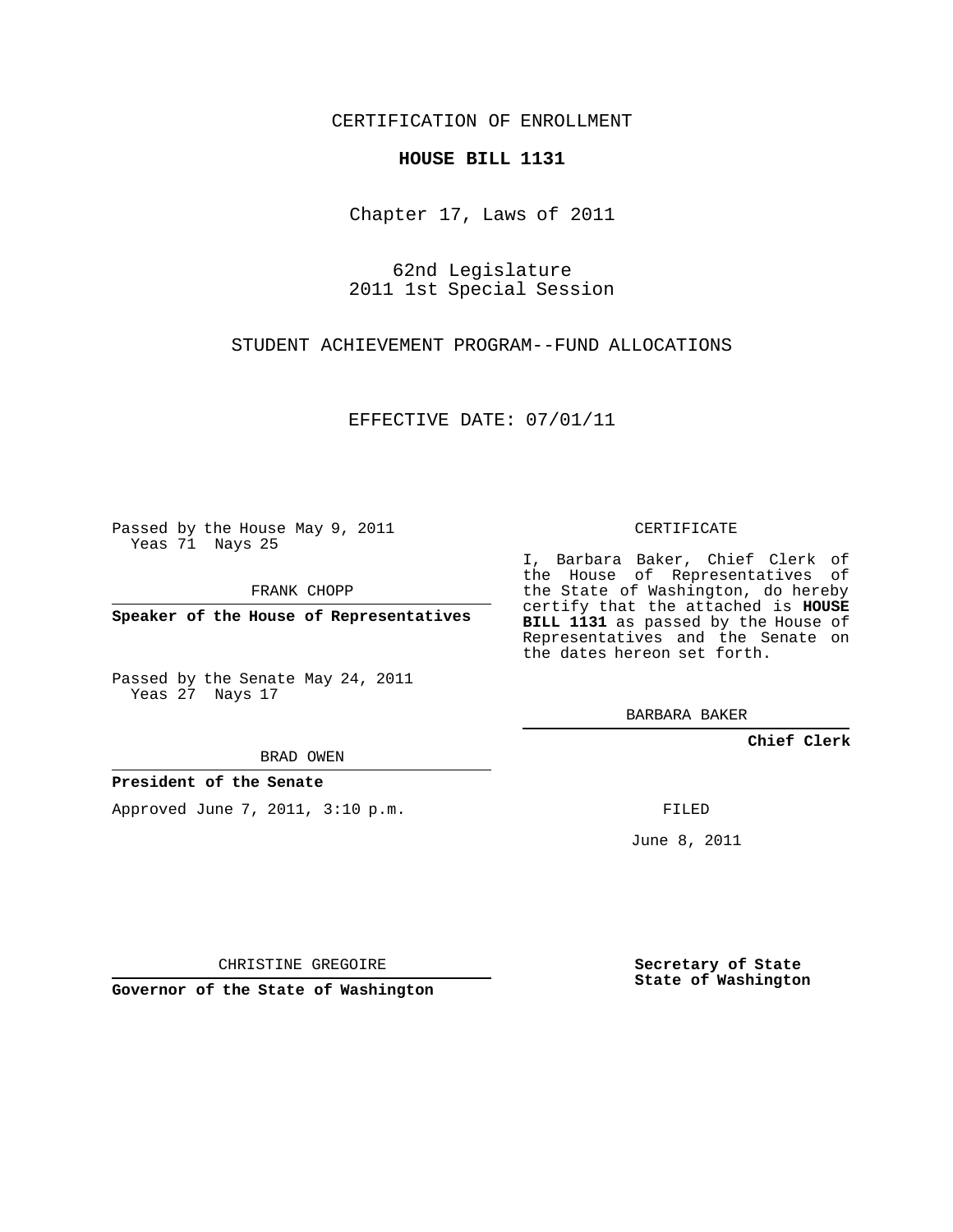## **HOUSE BILL 1131** \_\_\_\_\_\_\_\_\_\_\_\_\_\_\_\_\_\_\_\_\_\_\_\_\_\_\_\_\_\_\_\_\_\_\_\_\_\_\_\_\_\_\_\_\_

\_\_\_\_\_\_\_\_\_\_\_\_\_\_\_\_\_\_\_\_\_\_\_\_\_\_\_\_\_\_\_\_\_\_\_\_\_\_\_\_\_\_\_\_\_

Passed Legislature - 2011 1st Special Session

**State of Washington 62nd Legislature 2011 Regular Session**

**By** Representative Haigh; by request of Office of Financial Management

Read first time 01/13/11. Referred to Committee on Education Appropriations & Oversight.

 AN ACT Relating to student achievement fund allocations; reenacting and amending RCW 28A.505.220; providing an effective date; and declaring an emergency.

BE IT ENACTED BY THE LEGISLATURE OF THE STATE OF WASHINGTON:

 **Sec. 1.** RCW 28A.505.220 and 2009 c 541 s 1 and 2009 c 479 s 18 are each reenacted and amended to read as follows:

 (1) Total distributions for the student achievement program from the general fund to each school district shall be based upon the average number of full-time equivalent students in the school district during the previous school year as reported to the office of the superintendent of public instruction by August 31st of the previous school year. The superintendent of public instruction shall ensure that moneys generated by skill center students are returned to skill centers.

 (2) The allocation rate per full-time equivalent student shall be three hundred dollars in the 2005-06 school year, three hundred seventy-five dollars in the 2006-07 school year, and four hundred fifty dollars in the 2007-08 school year. For each subsequent school year, the amount allocated per full-time equivalent student shall be adjusted